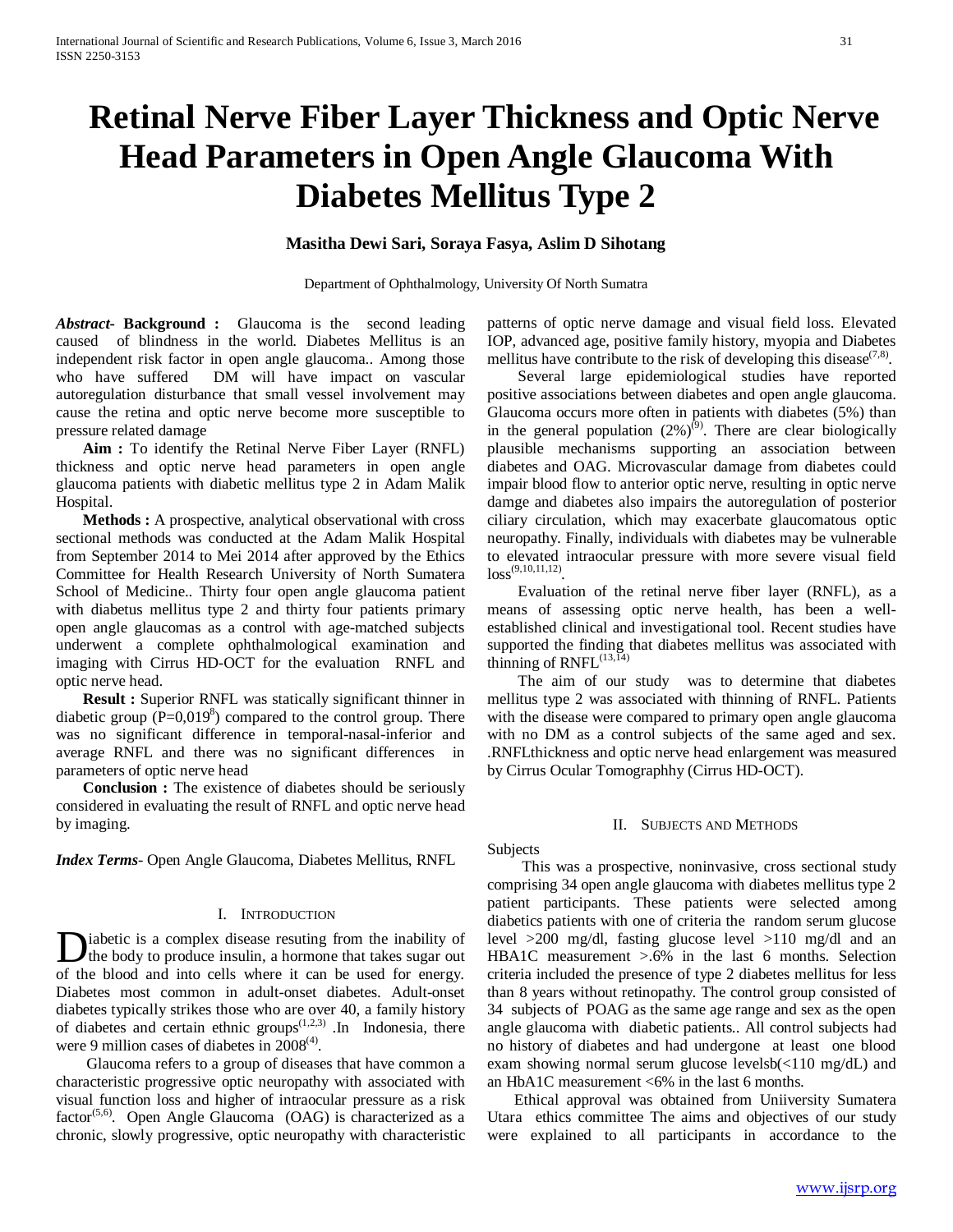Declaration of Helsinki. A written consent was obtained from all patients by the researchers.

 The participant included in open angle glaucoma with Diabetes Mellitus type 2 and POAG as a control with glaucomatous appearance of optic disc on direct ophthalmoscope, glaucomatous visual field defect on SAP confirmed on two consecutive VF test and had a history of elevated IOP.

 Patients medical history was recorded, viaual acuity was measured with the best possible correction, and IOP was measured with the use of a Goldmann applanation tonometry, visual field test with Octopus 301 Perimetry. All participants underwent gonioscpy (Carl Zeiss Meditec AG, Jenna, Germany).

 Inclusion criteria: We included all patients who fulfilled the following criteria : age older than 40 years old, patients diagnosed as primary open angle glaucoma (POAG), open angles, good quality scans obtained in peripapillary RNFL thickness and optic nerve head evaluation by Cirrus HD- OCT and visual field with reliable SAP.

 Exclusion criteria : Criteria for the exclusion of a patient from the study were best corrected visual acuity on the Snellen Chart worse than 6/60, any ocular conditions including corneal disease and diabetic retinopathy, .

 All patients had their RNFL measured by Cirrus HD- OCT (Carl Zeiss, Meditec, Dublin, CA). Cirrus HD-OCT (Carl Zeisss Meditec) improves on time-domain systems, allowing performance of up 27000 axial scans per second. Cirrus HD-OCT imaging, the Macular Cube 200 x 200 Combo protocol was used. The protocol consists of two perpendicular line scans centered at the fovea followed by a cube scan also centered at the fovea.The line scans were 6 mm in the transverse direction, had a 2 mm acial depth, and was composed of 200 x 200 axial scans. The Cirrus RNFL map represents a 6x6 mm cube of A-scan data centered over the optic nerve in which a 3.4 mm diameter circle RNFL data is extracted to create what is refered It to as the TSNIT map (temporal, superior, nasal, inferior) is displayed as a false color scale with the thickness values by quadrants and clock hours, and the RNFL peaks give a sense of the anatomic distribution of nerve fiber axons represented by the superior and inferior bundles that emanate from optic neve. .SD OCT had a sensitivity of 83% and a specificity of 88%<sup>(15,16)</sup>

 Cirrus HD-OCT also automatically outlines the optic nerve head, optic cup, and disc borders similar to mental estimations by clinicians, but then also calculates more objective measurements such as optic disc area and neuroretinal rim area in addition to the classic clinician subjective average. And vertical cup to disc ratio. This allows the 3,4 mm RNFL circle to always be centered in the same spot within the cube. ONH parameters have also been found to have excellent ability to discriminate between normal eyes and eyes with even mild glaucoma. The parameters found to have the greatest diagnostic capability are vertical rim thickness, rim area, and vertical cup to disc ratio. These ONH parameters were found to be as good as RNFL thickness parameters in diagnosing glaucoma<sup> $(17)$ </sup>.

Standart automated perimetry

 SAP was performed with Normal strategy on OCTOPUS 301 (Haag-Streit, InterzeagInternational AG, Schlieren, Switzerland). A reliable VF defect was defined as one with less than 33% fixation loss and less than 20% positive and negative catch trial. Glaucomatous VF defect was defined as MD >2.0 dB (equivalent to being triggered at the 5% level on the Humprey Field Analyzer) or both in at least two reliable examinations.<sup>(18)</sup> Statistical Analysis

 The collected data write in the research publication and keep in the computer. The collected data keeped in computer analysed by using the statical software. To compare quantitative variables between the two groups, one way Anova test was used. Stastical analyses were performed with SPSS 19,0 and the level significance was  $= 0.05$  in all stastical test.

# III. RESULTS

 The demographic parameters from 34 patients open angle glaucoma with diabetes mellitus and 34 patients control are presented in Table 1.

| Characteristic | Open            | Primary         | P    |
|----------------|-----------------|-----------------|------|
|                | Angle           | open            | valu |
|                | Glaucoma        | Angle           | e    |
|                | with DM         | Glaucoma        |      |
|                | type 2          |                 |      |
|                | $x \pm SD$      | $x \pm SD$      |      |
| Sex            |                 |                 |      |
| Men            | 15(52,90)       | 11(32,40)       |      |
| Women          | 16(47,10)       | 23 (67,60)      |      |
| Age            | $47,00\pm8,1$   | $50,97+9,5$     | 0,36 |
|                | 6               | 8               | 9    |
| <b>TOP</b>     | $19,25+8,9$     | $18,74\pm9,1$   | 0,86 |
|                | 2               | 3               | 1    |
| <b>BCVA</b>    | 0,05            | $0,07\pm0,10$   | 0,41 |
|                | 0,010           |                 | 0    |
| $MD$ (dB)      | $4,05 \pm 1,07$ | $3,65 \pm 0.87$ | 0,87 |
|                |                 |                 | 5    |

 Based the clinical characteristic there was no significant differences between the two groups (p>0,05).

**Table 2. RNFL Thickness Measurement**

| RNFL parameter | <b>Open</b> | Primary     | P     |
|----------------|-------------|-------------|-------|
|                | Angle       | open        | valu  |
|                |             |             |       |
|                | Glaucoma    | Angle       | e     |
|                | with DM     | Glaucoma    |       |
|                | type 2      |             |       |
|                | $x \pm SD$  | $x \pm SD$  |       |
| Average        |             |             |       |
| Mean SD        | $60.43 \pm$ | $72.32 \pm$ | 0,54  |
|                | 16,68       | 11,95       | 3     |
| Inferior       |             |             |       |
| Mean SD        | $75.67 \pm$ | $88,78 \pm$ | 0,46  |
|                | 15,02       | 27,83       | 9     |
| Superior       |             |             |       |
| Mean SD        | $48.78 \pm$ | $79,25 \pm$ | 0,01  |
|                | 19,05       | 14,39       | $9^8$ |
| <b>Nasal</b>   |             |             |       |
| Mean SD        | 57.52 $\pm$ | $72.83 \pm$ | 0.12  |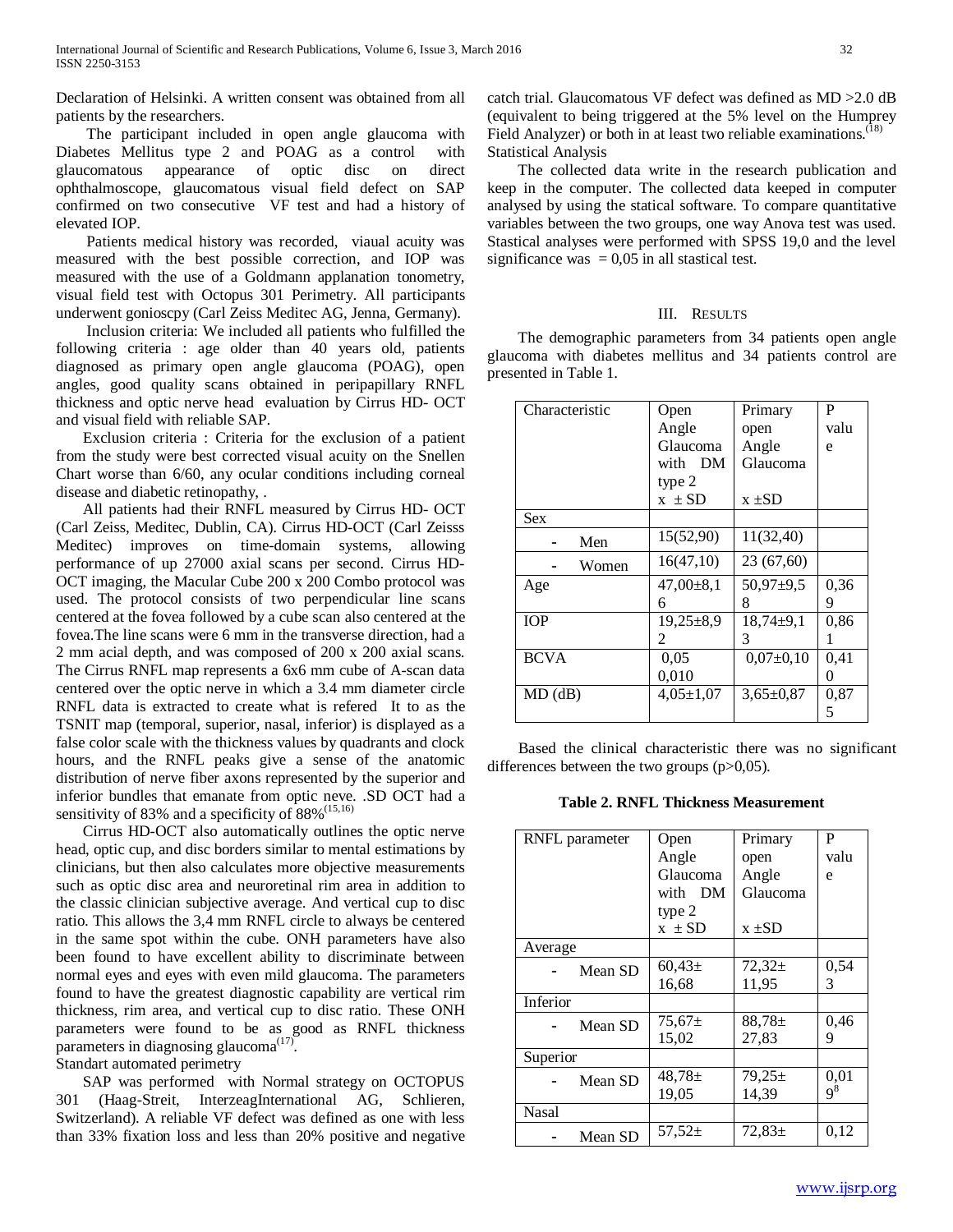|                   |             | 40         |      |
|-------------------|-------------|------------|------|
| Temporal          |             |            |      |
| Mean SD<br>$\sim$ | $47,74 \pm$ | $56,79\pm$ | 0.98 |
|                   | 18,15       | 8,65       |      |

 From the table, all 5 RNFL parameters were significantly thinner in the open angle glaucoma with DM type 2 compared with POAG group, but only in the superior average statistically significant difference (p<0,05).

**Table 3. ONH parameter**

| ONH parameter      | Open          | Primary       | P    |
|--------------------|---------------|---------------|------|
|                    | Angle         | open          | valu |
|                    | Glaucoma      | Angle         | e    |
|                    | with DM       | Glaucoma      |      |
|                    | type 2        |               |      |
|                    | $x \pm SD$    | $x \pm SD$    |      |
| <b>CDR</b>         | 0,72<br>0     | 0,68<br>$\pm$ | 0,61 |
|                    | $\pm$ , 14    | 0,15          | 2    |
| <b>CD</b> Vertical | 0,73<br>$\pm$ | 0,69<br>$\pm$ | 0,54 |
|                    | 0,16          | 0,13          | 3    |
| CD Horizontal      | 0,70<br>$\pm$ | 0,65<br>$\pm$ | 0,57 |
|                    | 0,21          | 0.19          |      |

 From the table, all 3 optic nerve head parameters had enlargement but statistically no significant difference (p>0,05).

# IV. DISCUSSION

 Glaucoma is the second leading caused blindness after cataract in the world. Glaucoma referes to a group of diseases with optic neuropathy and decreased of visual field and higher intraocular pressure and diabetes mellitus as a risk factor $(5,6,7)$ . Diabetic is a complex disease resuting from the inability of the body to produce insulin, a hormone that takes sugar out of the blood and into cells where it can be used for energy<sup>(1)</sup>. Diabetes mellitus may also alter the function of nonvascular cells .Exprimental studies in diabetic rats showed evidence of retinal ganglion cell loss or damage. In humans, both histological and immunohistochemical studies provided evidence of loss of retinal ganglion cells<sup>(19,20)</sup>.

 Qualitative photographic evaluation of RNFL in diabetic patients showed evidence of thinning. The defect was associated with advanced age and higher levels of retinopathy. Therefore the objective determination of RNFL thickness is essential. Determination of RNFL defects using OCT confirmed that the thinning is associated with the presence of diabetes mellitus $(21,22)$ . In our study, we observed thinning of RNFL and ONH by using Cirrus HD-OCT.

 Furthermore, we demonstrated that there was a statistically significant reduction in superior average in open angle glaucoma with DM type 2. Diabetes mellitus is characterized by obstruction and disruption of the basic membrane of small blood vessels. It has been hypothesized that superficial capillary vessels responsible for the perfusion of the nerve fibers and optic nerve head become ischemic. This may explain why there are early disruptions in vision, suh as reduction in contast sensitivity,

impaired evoked visual dynamics and deterioration of visual fields in diabetic patients before vascular lesions are  $detected^{(23,24,25)}$ 

 In previous studies from Sugimoto, thinning of RNFL was found more prominent in the superior area, and it suitable with our study that found the thinning RNFL in superior area<sup> $(26)$ </sup>.

 From the optic nerve head assessment, there was not statistically significant difference in Cup/Disc Ratio Vertical, Horizontal, and Cup Disc Ratio between the two groups. Alexander Fredrich found the optic nerve morphology with stereophotography there was no statistically significant difference in open angle glaucoma with DM compared to without  $DM^{(27)}$ .

 In conclusion, we found there was significant thinner of superior average RNFL in open angle glaucoma with DM type 2. Therefore, RNFL thickness in diabetic patients may prove a valuable tool in the assessment and routine monitoring and its associated visual deficits. Nonetheless, it is still premature to advocate the routine measurement of RNFL thickness as a means of detecting early changes in diabetics. Well design, good quality prospective longitudinal clinical trials on larger populations are therefore needed.

#### **DISCLOSURE**

 Patients have been approved prior to the study conducted. costs borne by researchers

#### **REFERENCES**

- [1] Dowers AC, Diabetes Mellitus. In : Fauci AS, Brainwald E, Hauser SL. Harrison"s Principles of Internal Medicine. 17th edition. SanFransisco: Mc Grow-Hill Company. 2008; p: 2275-2302.
- [2] Jack LL. In; Pathogenesis of Type 2 Diabetes Mellitus, University of Vermont College of Medicine, Berlington, Journal of National Centre for Biotechnology Information. Volume 36, Issue 3, 2004; Page 197-209.
- [3] Harrison LC, Winthworth JM, Elkassaby S, Farlanos S, Greenbaum CJ. Reappraising the Stereotypes of Diabetetes In Greenbaum CJ, Harrison LL (ed), Diabetes; Translating Research Into Practice New York: Informa Healthcare. 2008; p 193-269.
- [4] Ministry of Health Republic of Indonesia. Centre of Data and Information. Indonesia Health Profile 2008. Jakarta.,2010
- [5] Lisegang TJ, Gregory LS, Louis B. Glaucoma, In: American Academy of Ophthalmology Section 10, San Fransisco, 2009
- [6] Kansky JJ. Clinical Ophthalmology. A Systemic Approach. fifth edition. Oxford. 2003; p 193-269
- [7] Dielemans I et al. Primary Open Angle Glaucoma, Intraocular Pressure and Diabetes Mellitus in The General Elderly Population The Rotterdam Study. Journal of National Centre for Biotechnology Information. 1996; 103(8):1271-5
- [8] Distelhorst, JS Hughes GM. Open Angle Glaucoma, Am Farm Physician. 2003; 1937-1944
- [9] Chopra V et al. Type 2 Diabetes Mellitus and The Risk of Open Angle Glaucoma. Los Angeles Latino Eye Study. Ophthalmology Journal Impact Factor and Information. 2007; Vol 115, No2, p 227-233
- [10] Fowler JM. Microvascular and Macrovascular Complication of Diabetes Mellitus. Journal of American Diabetse Association.2008
- [11] Kern TS, Barber AS. Retinal Ganglion Cells in Diabets Mellitus. J.Physiol.2008; p:4401-8
- [12] De Voogd S, Ikram MK, Wolfs RC, Jansonius NM, Witteman JC, et al. Is Diabetes Mellitus a Risk Factor for Open Angle Glaucoma? The Rotterdam Study. Opththalmology. 2006;113: 1827-1831 (Pubmed)